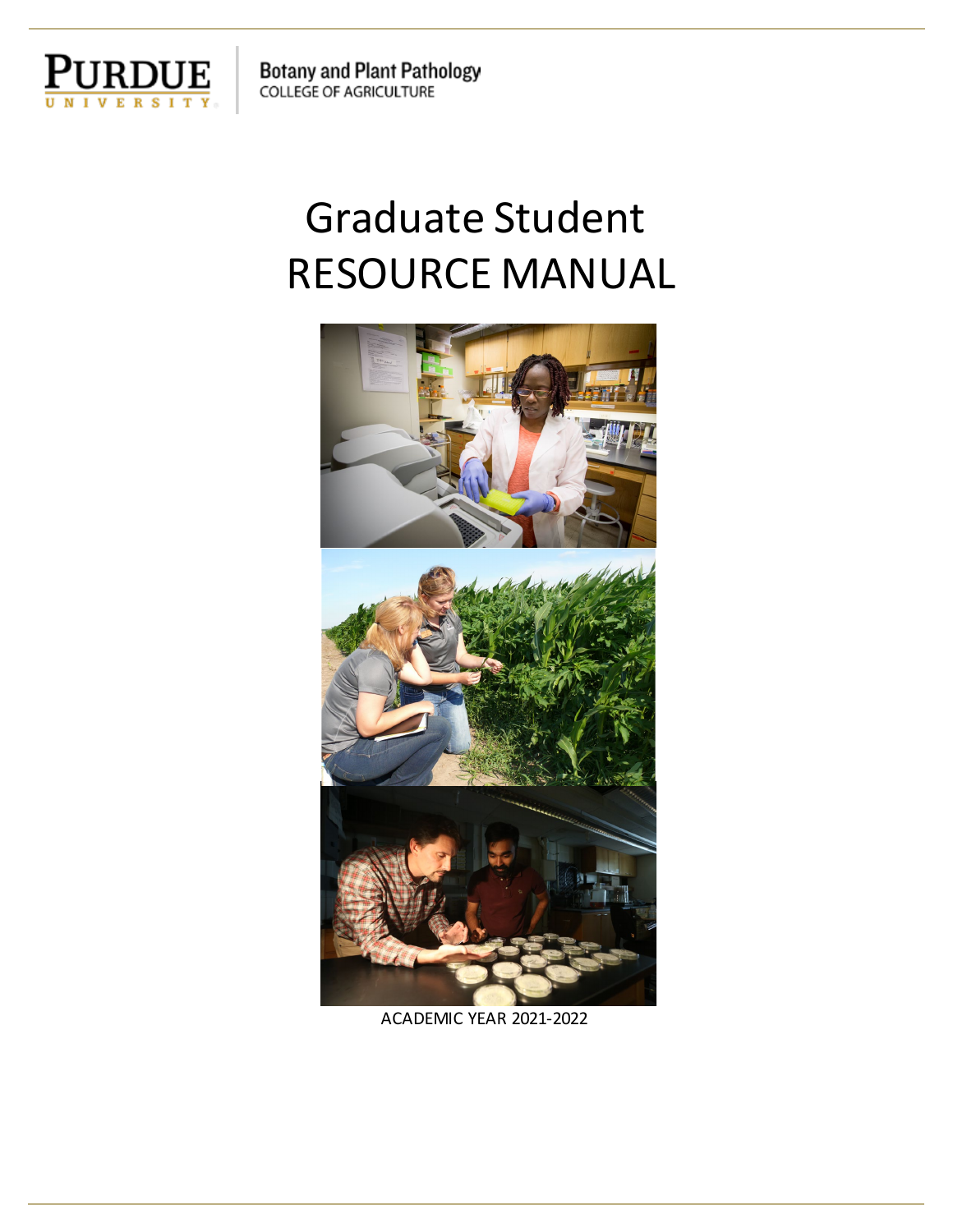#### Table of Contents

| FORMAL EXAMINATIONS. | .10 |
|----------------------|-----|
|                      |     |
|                      |     |
|                      |     |
|                      |     |
|                      |     |
|                      |     |
|                      |     |
|                      |     |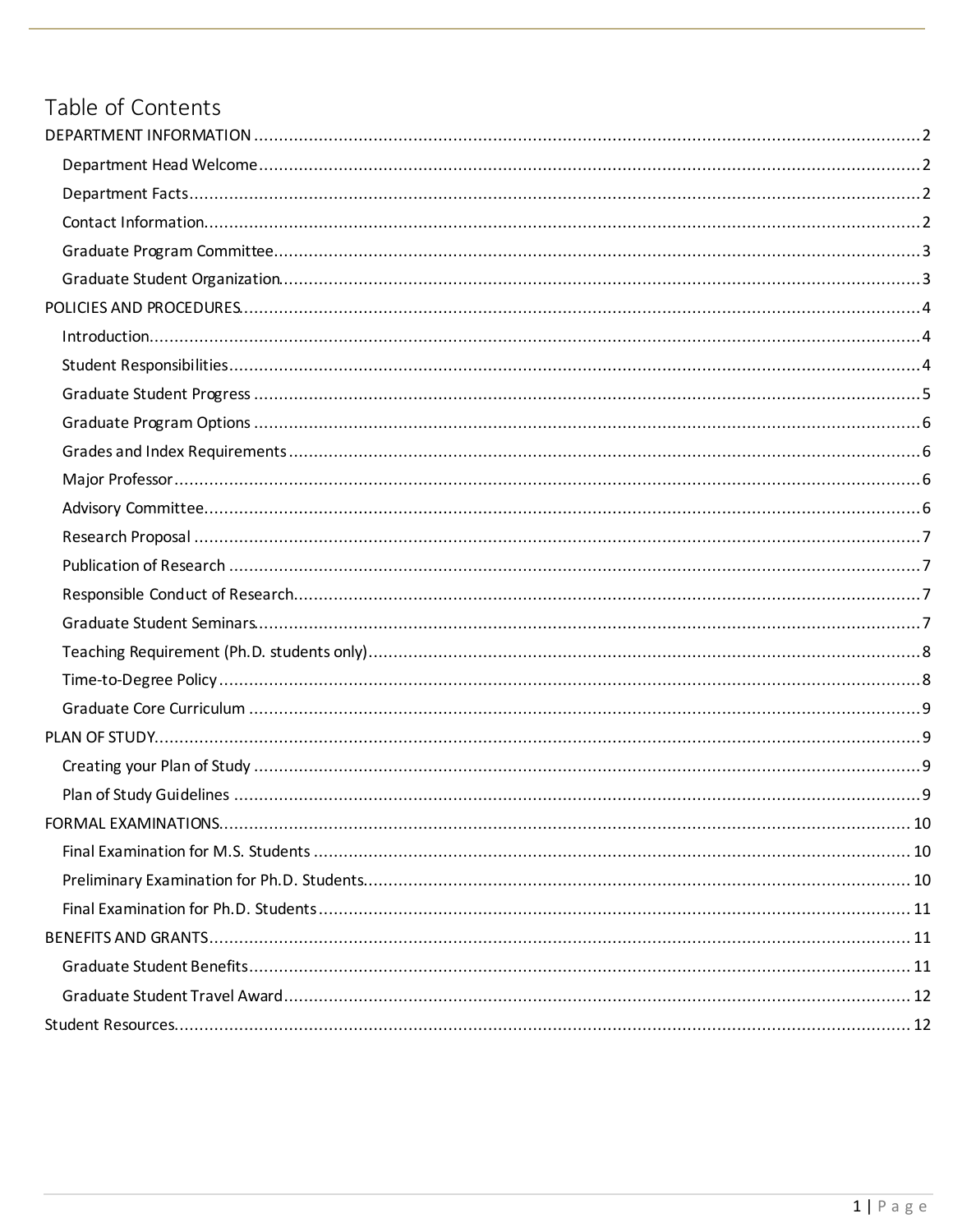## <span id="page-2-0"></span>DEPARTMENT INFORMATION

#### <span id="page-2-1"></span>Department Head Welcome



Dear Botany & Plant Pathology Graduate Students:

Welcome to the Department of Botany and Plant Pathology at Purdue University! We hope you find your time as a Ph.D. or M.Sc. graduate student in our departmental program both rewarding and stimulating. Our faculty and staff are here to assist with both your short- and long-term career aspirations and to provide a challenging, yet nurturing environment.

Plant and microbial science research are at the cutting edge of providing technological solutions to real world problems. Our faculty, staff and students conduct innovative, worldclass research that spans the spectrum of fundamental to applied, providing students with myriad opportunities to engage in research opportunities in the laboratory, the field, and/or world-class facilities on campus and off.

Good luck with your research, teaching, and engagement and we very much look forward to helping you develop as both a scientist and a person.

**DR. CHRISTOPHER STAIGER** Department Head & Distinguished Professor [staiger@purdue.edu](mailto:staiger@purdue.edu)

Best regards, Chris

#### <span id="page-2-2"></span>Department Facts

- The Department of Botany and Plant Pathology was founded in 1887.
- The very first Ph.D. degree awarded from Purdue University was to a student in our department in 1897 named Daniel MacDougal for his thesis titled, "Curvature of Roots".
- Today the department consists of 37 faculty member who perform research in Plant Pathology, Plant Biology, and Weed Science.
- We have 65 graduate students and 55 undergraduate students.
- Our department also manages the Joseph C. Arthur Herbarium, the Plant and Pest Diagnostic Lab, and Purdue Pesticide Programs.

### <span id="page-2-3"></span>Contact Information

Department of Botany and Plant Pathology Lilly Hall of Life Sciences, Room 1-446 915 W. State Street West Lafayette, IN 47907 [botany@groups.purdue.edu](mailto:botany@groups.purdue.edu)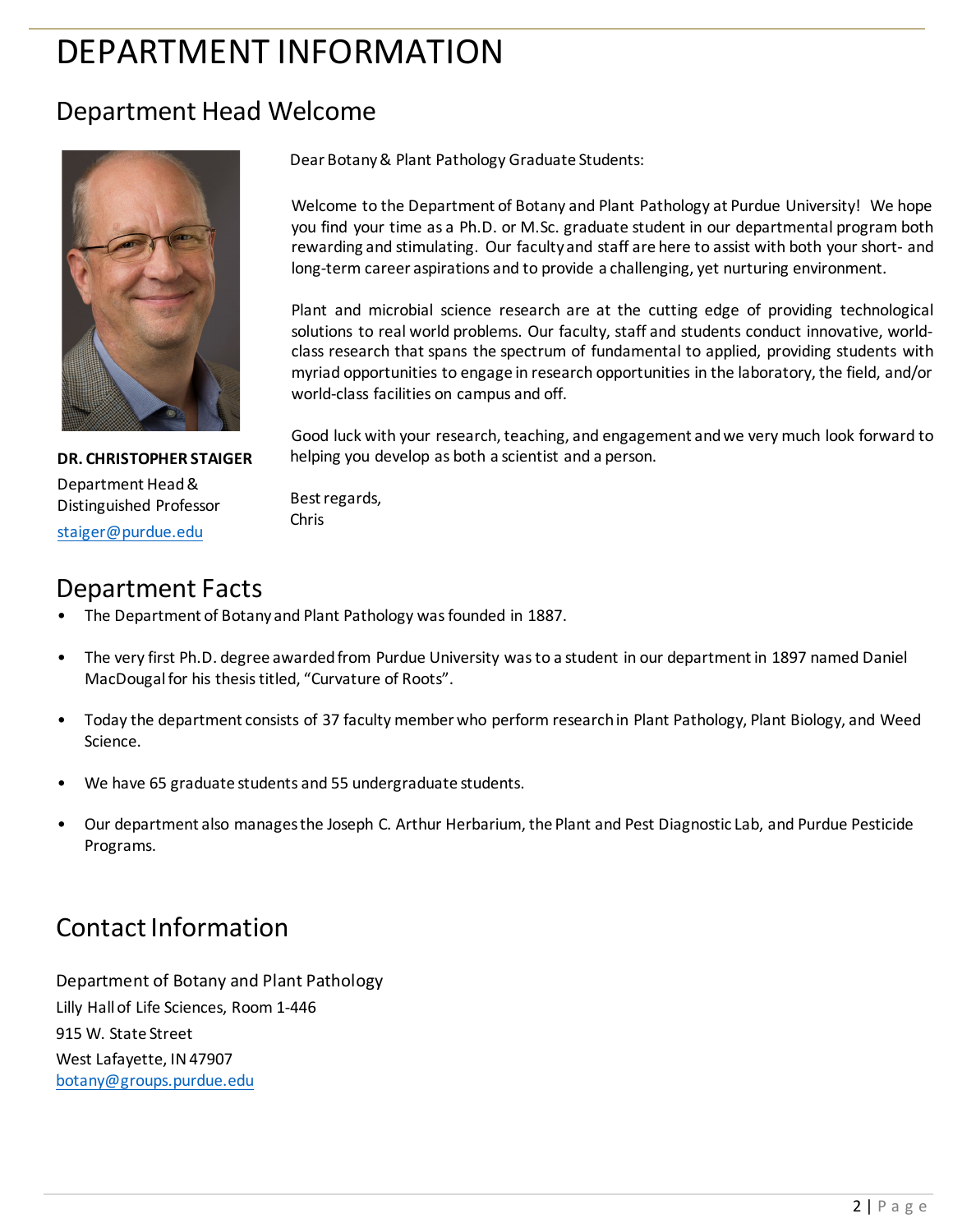#### <span id="page-3-0"></span>Graduate Program Committee

These faculty members serve on the Botany and Plant Pathology Graduate Committee.



DR. ANJALI IYER-PASCUZZI [asi2@purdue.edu](mailto:asi2@purdue.edu) [wgj@purdue.edu](mailto:wgj@purdue.edu) [kessles@purdue.edu](mailto:kessles@purdue.edu)



LILY 1240 LILY 1361 WSLR BO22



DR. WILLIAM JOHNSON DR. SHARON KESSLER (Chair)



DR. GORDON MCNICKLE DR. CHRISTIAN CRUZ LILY 1238 LILY 1325 [gmcnickle@purdue.edu](mailto:gmcnickle@purdue.edu) cruz113@purdue.edu





 LISA GROSS GRADUATE COORDINATOR [gross25@purdue.edu](mailto:gross25@purdue.edu)

### Graduate Student Organization 2021-2022 Officers

Mariela Fernandez President Ferna129@purdue.edu Katherine Rivera **Vice President** [kriveraz@purdue.edu](mailto:kriveraz@purdue.edu) Mariama Tricuonia Treasurer [brow1754@purdue.edu](mailto:brow1754@purdue.edu) Brenden Lane Secretary [lane80@purdue.edu](mailto:lane80@purdue.edu) BeKa Leuschen Media Manager [rleusche@purdue.edu](mailto:rleusche@purdue.edu)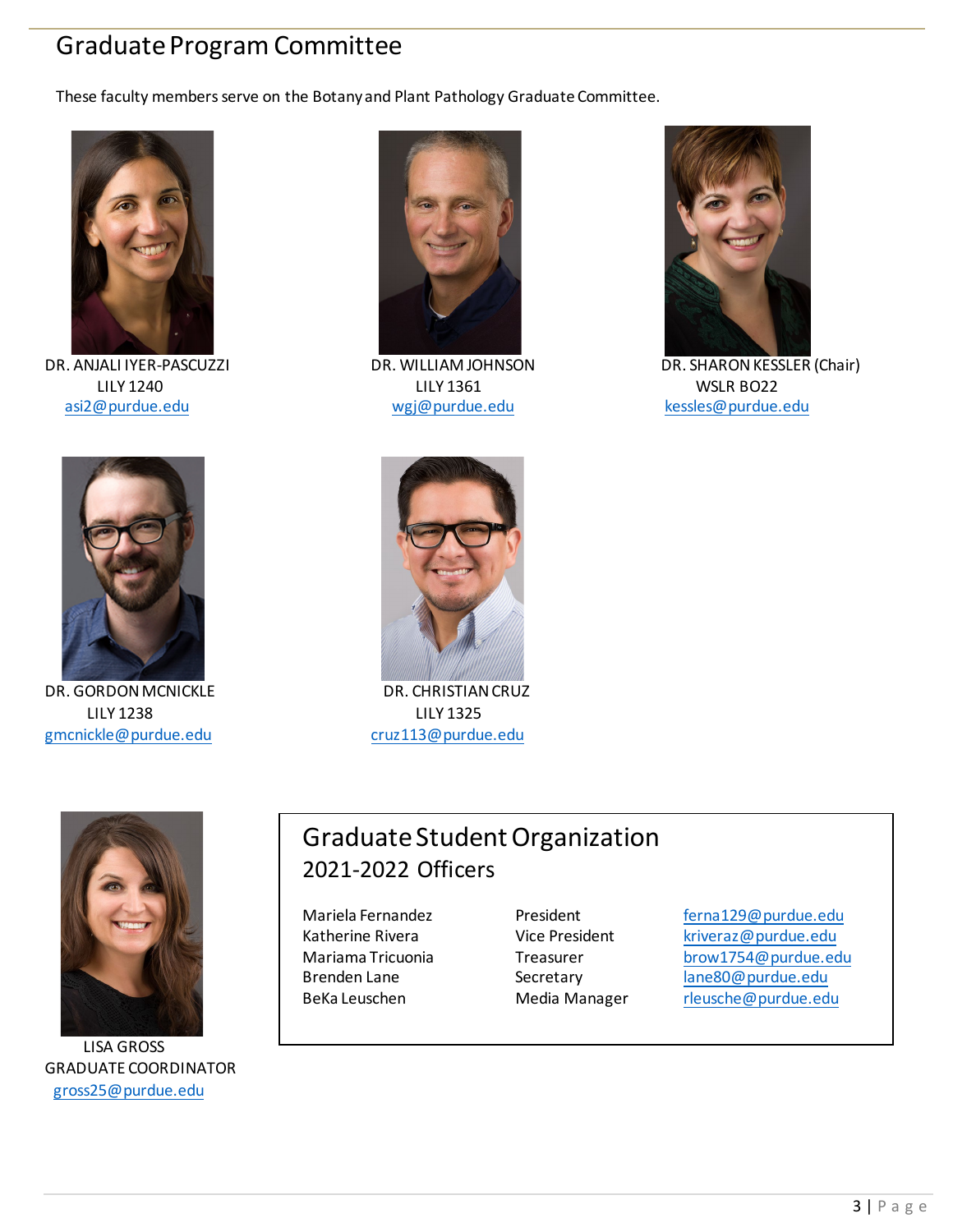## <span id="page-4-0"></span>POLICIES AND PROCEDURES

### <span id="page-4-1"></span>Introduction

The purpose of this section of the manual is to acquaint the student with the policies and procedures that govern the Graduate Program in Department of Botany and Plant Pathology at Purdue University. The department reserves the right to change these policies and procedures at any time.

The Graduate School regulates all graduate programs at Purdue University. In this way, standards are maintained across the University. These standards include admissions, advisory committee structure, course credit, plan of study format, and registration requirements. Our departmental Graduate Committee uses these general guidelines when reviewing programs and establishing departmental procedures and guidelines.

#### <span id="page-4-2"></span>Student Responsibilities

Success in graduate school requires that you take ownership for your own learning and professional development. It is important to be aware of the fact that being a graduate student involves more than completing coursework. Graduate school is quite different from undergraduate programs. Generally speaking, there is less structure in a graduate program. This means that you will have to take accountability for keeping your research focused and on track. As such, you will be responsible for the following:

#### 1. CHECK YOUR PURDUE.EDU EMAIL

Your purdue.edu email is the official method of communication used by the University, the department, and your advisor. You are responsible for the materials and information sent to your email, even if you choose not to read them. *I*f you choose not to use the Purdue University email system as your primary email account, be sure to have your email forwarded and regularly check your email so you receive information in a timely fashion. Periodically check your purdue.edu email to make sure all messages have forwarded correctly.

#### 2. UNDERSTAND YOUR DEGREE REQUIREMENTS

It is your responsibility to read and understand this manual and the requirements within. If you have questions, please do not hesitate to ask.

#### 3. DEFINING EXPECTATIONS

It is imperative that you meet with your major professor to define what is expected of you. Research and course expectations should be discussed every semester.

#### 4. TAKE ACTION

You are required to follow up on any academic or financial actions that have been requested. Failure to do so can result in termination of your registration or a hold placed on your account. Remember, it is easier to remain in good standing than to try to correct oversights for the simple reason that some may not be correctable.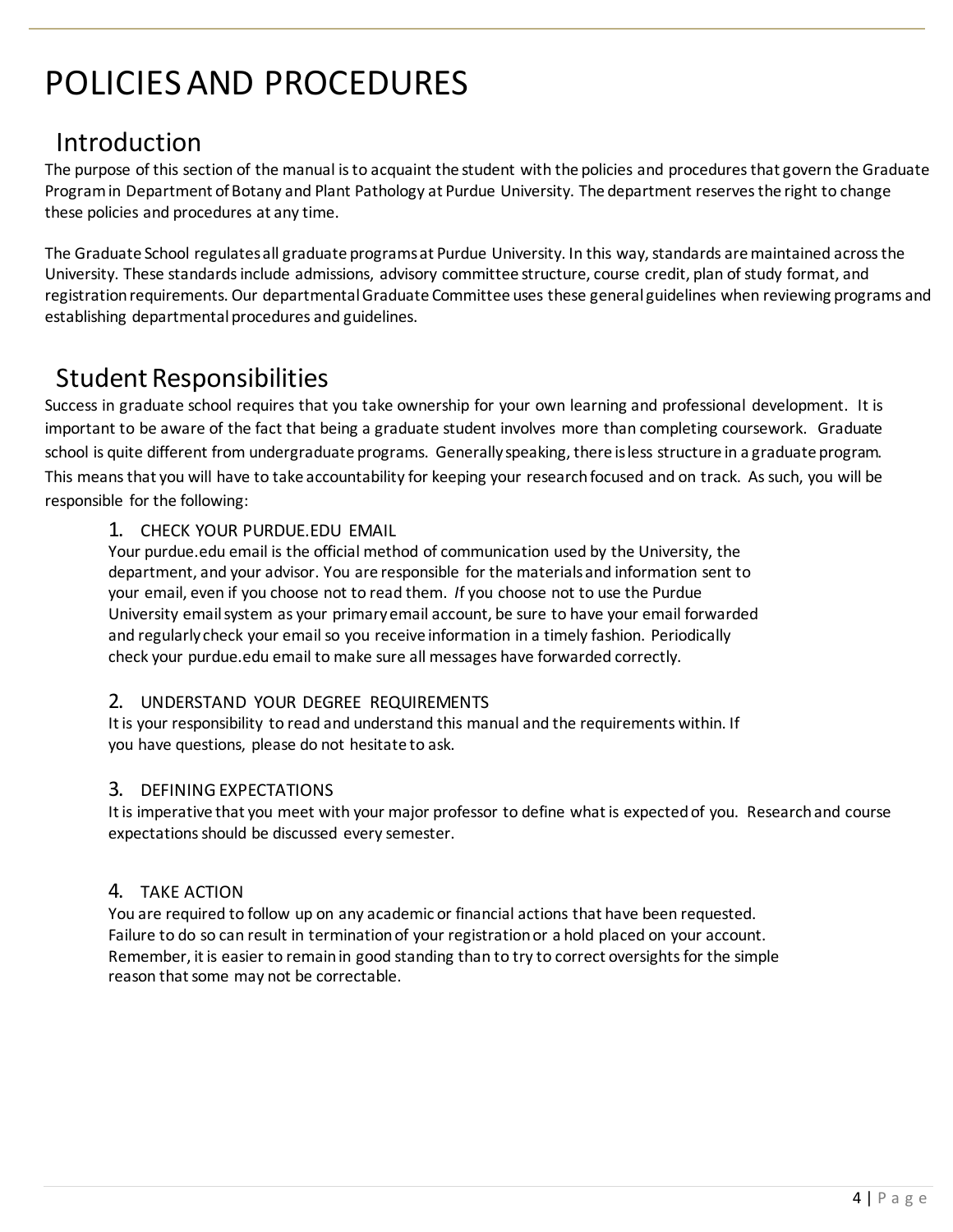## <span id="page-5-0"></span>Graduate Student Progress

Use this checklist to keep track of your progress and monitor upcoming deadlines. Each semester you register for classes and/or research counts towards these deadlines, including the summer semester.

| <b>Requirement</b>                                                                                                                                                                                                                                                                                       | <b>Deadline</b>                                                                                                                                               | <b>Complete</b> |
|----------------------------------------------------------------------------------------------------------------------------------------------------------------------------------------------------------------------------------------------------------------------------------------------------------|---------------------------------------------------------------------------------------------------------------------------------------------------------------|-----------------|
| <b>Submit Plan of Study</b>                                                                                                                                                                                                                                                                              | Prior to the end of the<br>2 <sup>nd</sup> semester                                                                                                           |                 |
| <b>Submit Research Proposal</b>                                                                                                                                                                                                                                                                          | Prior to the end of the<br>2 <sup>nd</sup> semester                                                                                                           |                 |
| Teaching Assistant Assignment *PhD Only                                                                                                                                                                                                                                                                  | Prior to final year                                                                                                                                           |                 |
| <b>Oral English Proficiency</b><br>*International students requirement to TA                                                                                                                                                                                                                             | Prior to TA assignment                                                                                                                                        |                 |
| <b>Appointment of Advisory Committee</b><br>MS-Composed of major professor who serves as chair,<br>and 2 other faculty. At least one member from outside<br><b>BTNY</b><br>PhD- Composed of major professor who serves as chair,<br>and 2 other faculty. At least one member from outside<br><b>BTNY</b> | Prior to the end of the 1st<br>semester                                                                                                                       |                 |
| <b>First Committee Meeting</b>                                                                                                                                                                                                                                                                           | Prior to the end of the<br>2 <sup>nd</sup> semester                                                                                                           |                 |
| <b>Committee Meetings</b>                                                                                                                                                                                                                                                                                | <b>Required Annually</b>                                                                                                                                      |                 |
| Preliminary Exam *PhD Only                                                                                                                                                                                                                                                                               | Required by 7 <sup>th</sup> semester<br>after appointment<br>begins and at least 2<br>sessions (including<br>Summer session) before<br>date of doctoral final |                 |
| <b>Final Exam and Thesis Deposit</b>                                                                                                                                                                                                                                                                     | Required in final year                                                                                                                                        |                 |
| <b>CORE COURSE REQUIREMENTS</b>                                                                                                                                                                                                                                                                          |                                                                                                                                                               |                 |
| BTNY 69100 (1 cr) Skills for Success in Grad School                                                                                                                                                                                                                                                      | Take 1 <sup>st</sup> fall semester                                                                                                                            |                 |
| BTNY 59000 (1 cr) Scientific Presentation                                                                                                                                                                                                                                                                |                                                                                                                                                               |                 |
| BTNY 66000 (2-3 cr) or HORT 60300 (1-2 cr) Scientific<br>Writing                                                                                                                                                                                                                                         |                                                                                                                                                               |                 |
| GRAD 61200 (1 cr) Responsible Conduct in Research                                                                                                                                                                                                                                                        | Take within 1st year                                                                                                                                          |                 |
| STAT 50300 (3 cr)<br>(may take equivalent course approved by committee)                                                                                                                                                                                                                                  |                                                                                                                                                               |                 |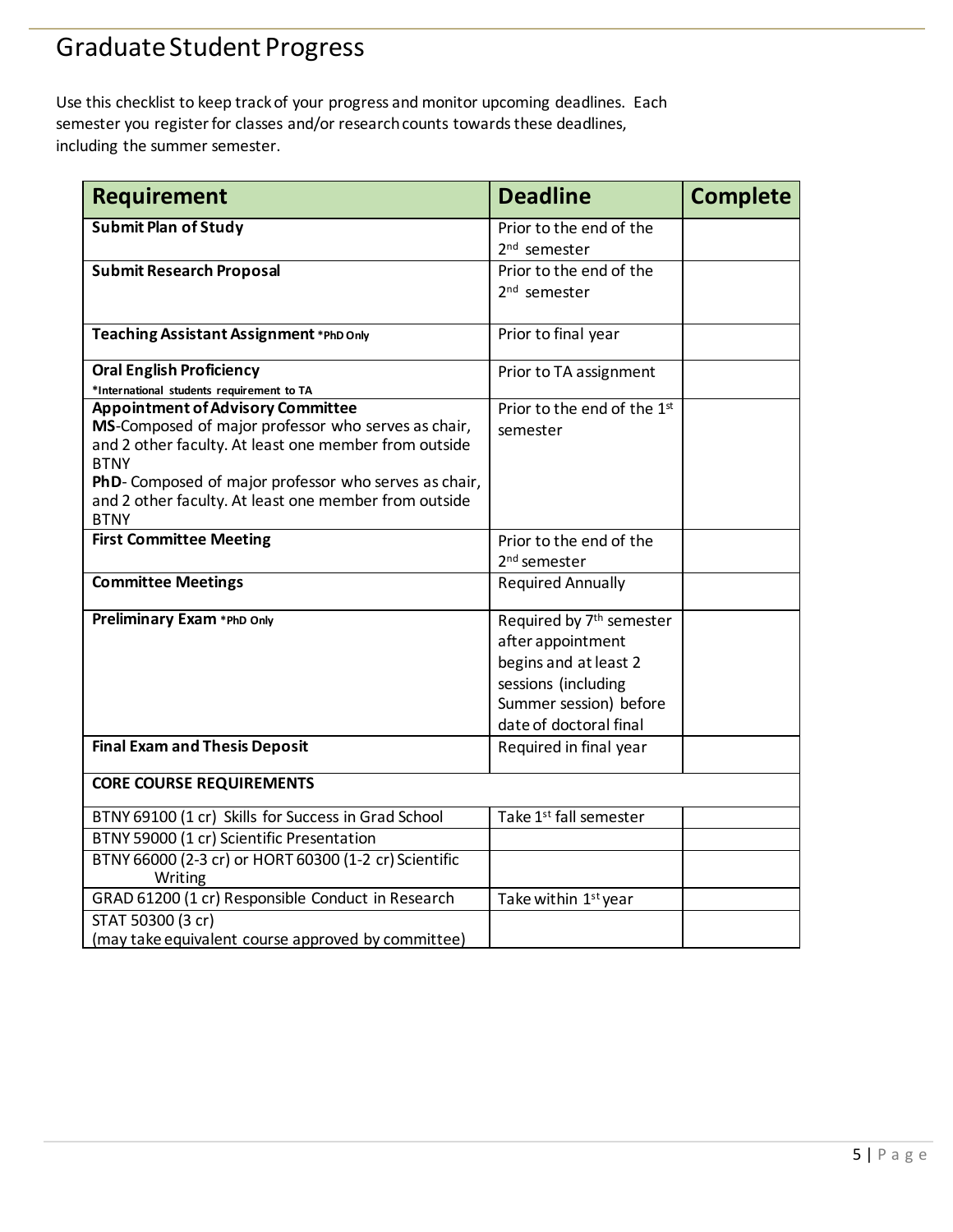#### <span id="page-6-0"></span>Graduate Program Options

The department offers M.S. and Ph.D. degrees in three graduate programs: Plant Biology, Plant Pathology, and Weed Science.

#### Non-Thesis M.S. Program

A non-thesis M.S. degree is designed for those students who do not plan to pursue a career in research. A student who selects a non-thesis Master's option should satisfactorily complete a minimum of 32 hours of coursework. In addition, the student will be required to pass a final examination over the coursework.

#### Thesis M.S. Program

The M.S. Program requires the student to complete coursework listed on the plan of study, execute research that culminates in a thesis, and pass an examination over coursework and thesis research. Master's plans of study require 30 hours of combined course and research credits.

#### Doctor of Philosophy Program

The Ph.D. Program requires that the student complete coursework listed on the plan of study, execute research that culminates in a dissertation, and pass the required preliminary and final examinations. Ph.D. plans of study require 90 hours of combined course and research credits. Up to 30 credit hours of courses taken during a Master's program may apply toward a Ph.D. program.

#### <span id="page-6-1"></span>Grades and Index Requirements

A graduate student is expected by both the department and the Graduate School to maintain a cumulative and semester GPA of 3.0. If a student's cumulative or semester GPA falls below 3.0, the student will be placed on departmental probation. If a student earns a GPA less than 3.0 in any two successive semesters or the cumulative GPA stays below 3.0 for two successive semesters, he or she may be asked to discontinue graduate study at Purdue University.

Graduate students are expected to earn S grades for research credits. If a student earns a U grade in two successive semesters the department is required to take formal action with regard to discontinuation or conditions for continuation of the student's graduate study.

#### <span id="page-6-2"></span>Major Professor

The major professor is a key individual in the development of an individual graduate student's program. The major professor helps the student plan a program of study that will best prepare the student to reach his or her career goals. It is the responsibility of the student to achieve the prescribed level of excellence, with the major professor directing the way. Typically, the major professor is the principal investigator on a grant or project on which the student will be conducting his or her research. During the application phase, the major professor and student may have corresponded or met during a recruiting visit, and have agreed to conduct a research project together.

#### <span id="page-6-3"></span>Advisory Committee

An advisory committee will be formed during the first semester of the student's enrollment. For those students doing a rotation during their first semester, an advisory committee will be formed once a major professor has been chosen. The student, in consultation with the major professor, will determine the composition of this committee. The committee consists of at least three faculty members for the M.S. and four for the Ph.D. These numbers are including the major professor. All members of the M.S. advisory committee may be from the Department of Botany and Plant Pathology. Three members of the Ph.D. committee may be from the Department of Botany and Plant Pathology, but the fourth member must be from another department. At least half of the members of the Advisory Committee must be from Purdue's West Lafayette campus.

It is the function of the advisory committee to assist the student in developing an appropriate plan of study and to review the detailed research proposal once the preliminary program has been outlined by the major professor and student. The role of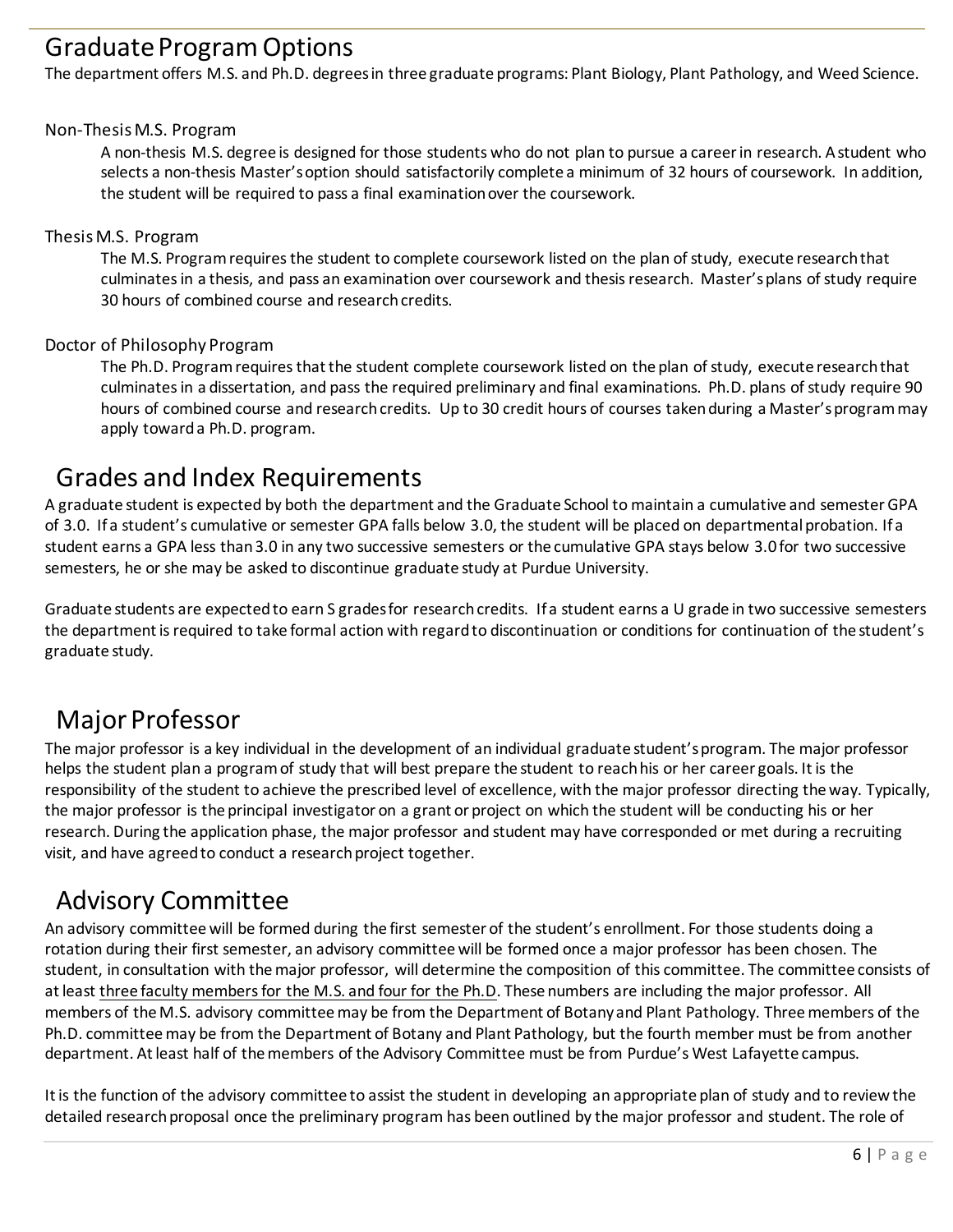the committee members is to offer helpful suggestions toward the most effective execution of the research effort. Students are required to have their first committee meeting by the end of their second semester of study. If this deadline is not met, the student will not be allowed to register for the next semester of courses.

The student is required to meet with their advisory committee at least once annually thereafter so that progress can be evaluated. The student's progress is recorded on a report sheet by the committee and then returned to Lisa Gross to be maintained in the student's departmental file.

#### <span id="page-7-0"></span>Research Proposal

Prior to submitting the plan of study, students will prepare a brief proposal of their research. It is recommended that the student, in consultation with the major professor, outline the research proposal for the graduate research shortly after the student has selected a topic. Prepare the proposal according to the following format:

- 1. Introduction: A clear statement as to why the project is important and necessary. This statement need not be more than one double-spaced typewritten page.
- 2. Objectives: A short, clear statement of the principal objectives of the study.
- 3. Procedures: A detailed and clear outline as to how the student plans to proceed to satisfy the objectives of the study, including treatments, replication, analytical techniques, and other pertinent information. A tentative timetable, sequence of events, and proposed budget of direct costs, including equipment and supplies, are suggested.

The project proposal should not be voluminous, but should clearly state specific plans. It is intended to assist the student in developing a program and to provide maximum benefit for the time and resources expended. After the proposal is complete, it must be presented to the rest of the advisory committee for approval at the student's first committee meeting. The approved proposal must be submitted to Lisa Gross to be maintained as part of the student's departmental file.

### <span id="page-7-1"></span>Publication of Research

Research is complete only after the results of that research have been published. All M.S. and Ph.D. graduates are expected to prepare one or more manuscripts suitable for publication. The major professor, in consultation with the student, will determine the type of and place for publication. Authorship should include the student, major professor, and anyone else who makes an important intellectual contribution to the work.

### <span id="page-7-2"></span>Responsible Conduct of Research

The research you conduct is funded and published by external agencies that have specific regulations about how data and associated metadata (instrument settings, sample details, etc.) are maintained and shared. In a university setting, the data you generate is owned by the institution, not the professor or the person who generated the data in the first place. In addition, the way in which data is collected and analyzed can differ among different disciplines and laboratories. As a result, the ethics of research and data management is a complex issue that requires the constant attention of researchers. As an introduction to this topic, all BTNY graduate students are required to take the course GRAD 612, Responsible Conduct of Research. All students are expected to adopt the data management practices of their lab.

### <span id="page-7-3"></span>Graduate Student Seminars

Graduate student participation in the seminar series is a crucial and integral part of the graduate education process. Students benefit by being exposed to new and different areas of science, meeting and interacting with renowned scientists from around the country and world, and observing many different and effective methods of presentations.

All students will present their final research seminar (exit seminar) before they graduate. It is expected that the student will present a high quality, professional seminar. At the discretion of the student's advisory committee, this may or may not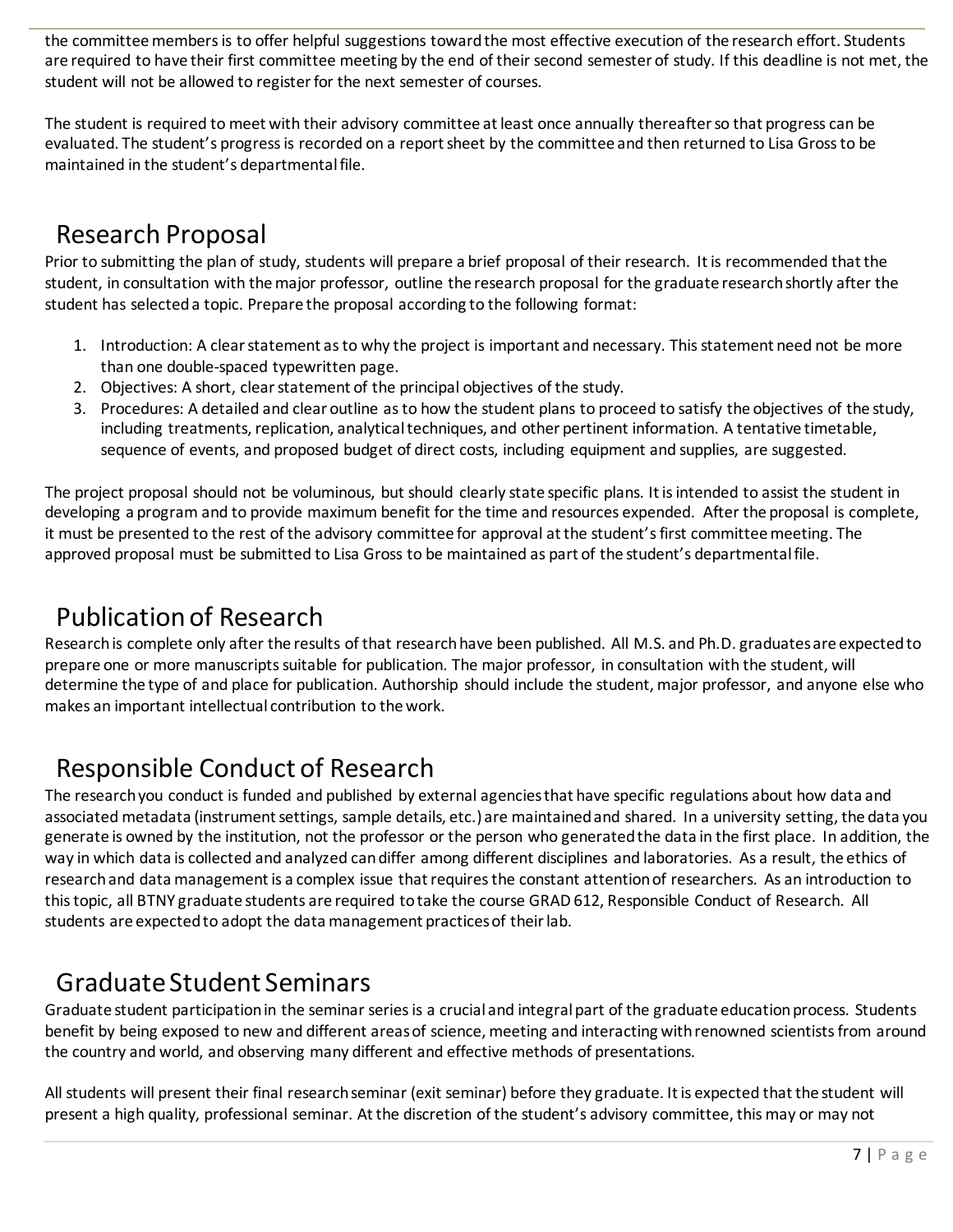substitute for the final defense seminar, typically given during the thesis/dissertation final defense. It is the responsibility of the student to see that they schedule the seminar through Lisa Gross and Amy Deitrich. Typically, this should be done during the semester prior to the one in which the student expects to graduate. Postponing the final examination is not justification for canceling a scheduled seminar.

### <span id="page-8-0"></span>Teaching Requirement (Ph.D. students only)

Graduate teaching assistantships are an important component of the graduate education process. Teaching assistantships help develop organizational, speaking, technical, and time-management skills. All Ph.D. students are required to serve as a graduate teaching assistant for a minimum of one semester during their program. All international graduate students must meet the university's English proficiency requirement before serving as a teaching assistant. This is a different requirement than required during the application process.

The specific semester in which a student is required to teach will be determined in consultation with the student's major professor, the department teaching coordinator, and the department head. As a general rule, a student will not be expected to teach in his or her first semester unless admitted on a teaching assistantship. The teaching coordinator and the instructor will determine the student's specific duties and course assignment. To the extent possible, the student's interest/expertise will be matched as closely as possible with the course assignment.

### <span id="page-8-1"></span>Time-to-Degree Policy

The length of time required for students to complete all requirements for an advance degree varies greatly with respect to the student's academic background, the type of graduate program and degree sought, the student's level of effort, as well as other factors. However, students must complete their degree requirements in a timely manner. For students to be competitive in the scientific arena, their coursework and research must remain current and relevant.

M.S.: The expected time period for completion of a M.S. degree is 2 to 3 years. If the degree has not been obtained within 3 years and the student has remained in good standing in the department, he or she may request a 1-year extension. The request must be submitted in writing and approved by both the student's advisory committee and the department head at least one semester prior to the end of the third year. Thus, the maximum allowable time to complete the M.S degree is 4 years (3 years + 1-year extension). Students failing to meet this time requirement will be dropped from the program. A student in "good standing" is defined as one who has completed all required course work with a minimum of a 3.0 cumulative GPA and who is making satisfactory progress toward the completion of the M.S. research each semester as determined by the student's major professor and advisory committee.

Ph.D.: There is not an "average" time to complete the Ph.D. degree; however, it is expected that most students will complete all requirements within 4 to 6 years. The student should complete the preliminary examination by the end of the seventh semester. If the student does not complete all requirements within the 6-year period, and has remained in good standing in the department, he or she may request a maximum of two 1-year extensions. The request must be submitted in writing and approved by both the student's advisory committee and the department head at least one semester prior to the end of the sixth year. Thus, the maximum allowable time to complete the Ph.D. degree is 8 years (6 years + two 1-year extensions). This policy applies to all Ph.D. students regardless of whether they have a B.S. or M.S. degree prior to entering the Ph.D. Program. It also applies to students enrolled in one of the interdisciplinary programs, but who will ultimately graduate from the Department of Botany & Plant Pathology. Students failing to meet this time requirement will be dropped from the program. A student in "good standing" is defined as one who has completed all required course work with a minimum of a 3.0 cumulative GPA and who is making satisfactory progress toward the completion of the Ph.D. research each semester as determined by the student's major professor and advisory committee.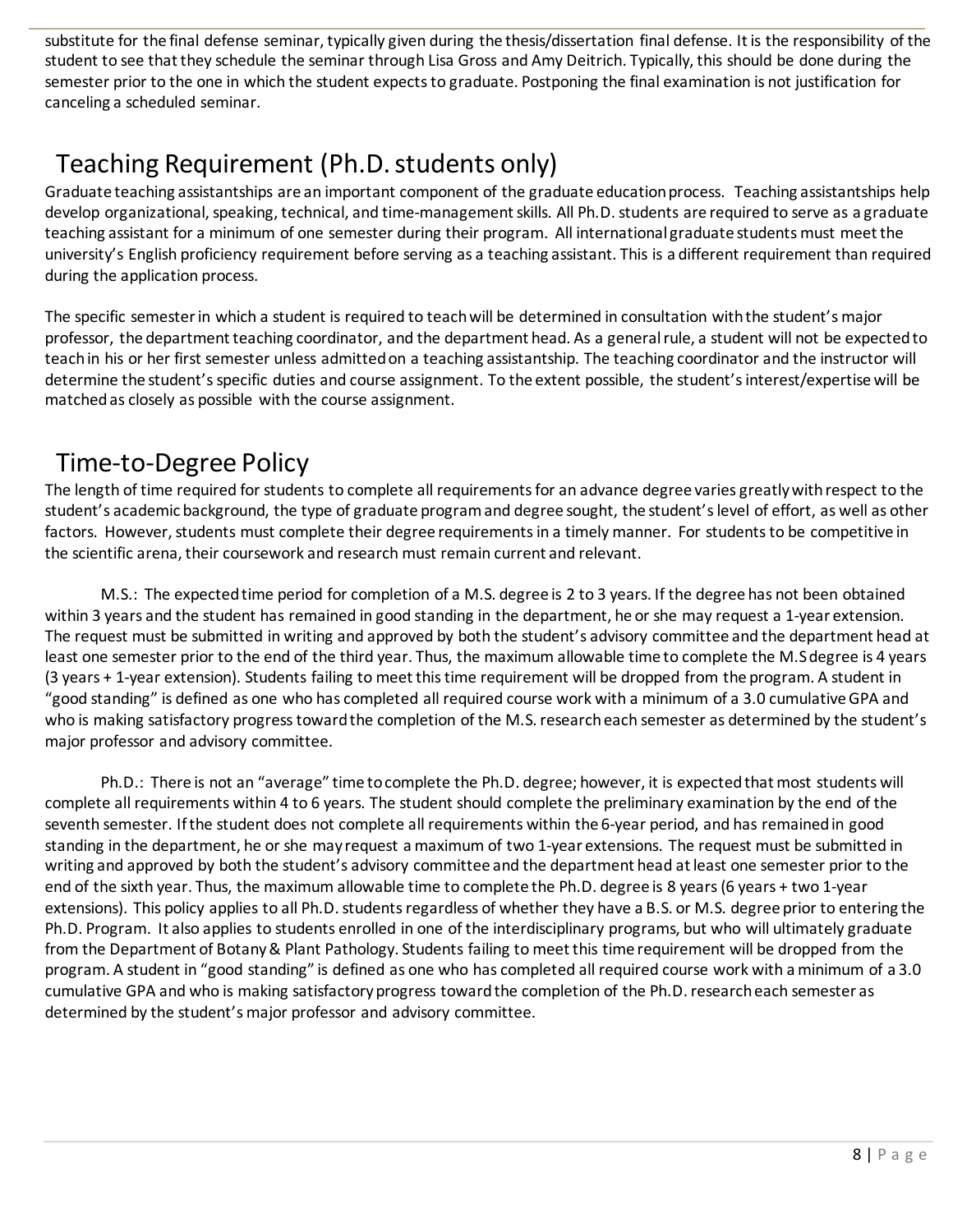#### <span id="page-9-0"></span>Graduate Core Curriculum

The Graduate Faculty have established the following courses that all graduate students are required to successfully complete before they will be eligible to graduate.

- BTNY 69100: Skills for Success(1 cr.) take during your first fall semester
- BTNY 59000: Scientific Presentation (1 cr.)
- BTNY 66000: Scientific Writing or HORT 60300: Grants and Grantsmanship (1-2 cr.)
- GRAD 61200: Responsible Conduct in Research (1 cr.)-take in first year
- STAT 50300: Statistical Methods for Biology (3 cr.) may take equivalent course

#### Total: 8-9 credits

In addition to the core courses above, each student will take additional courses which will be determined in consultation of the student's major professor and graduate advisory committee.

## <span id="page-9-1"></span>PLAN OF STUDY

Each graduate student admitted to a degree program must file a Plan of Study. This plan of study is an academic contract between the student and the faculty members of their advisory committee. Students must file their plan of study by the end of their second semester of enrollment. If this deadline is not met, the student will not be allowed to register for the next semester of courses.

#### <span id="page-9-2"></span>Creating your Plan of Study

You can access the electronic plan of study form via [MyPurdue.](https://mypurdue.purdue.edu/cp/home/loginf) To begin your plan of study, click on the Plan of Study Generator (POSG) link, then click on "Create new plan of study" link. Once in the POSG, refer to the Help buttons located on each page to assist you in using the electronic POSG. You do not need to complete the entire form in one sitting; you may save your plan of study and return to it later.

When you have completed your plan of study and feel it is ready for approval, submit your plan as "Final." The plan of study form will be electronically routed, reviewed, and, if approved, signed by the required parties. You may check the status of your plan at any time by returning to the POSG and clicking on the Display Submitted Plan of Study link. After the form has been completed and approved by the Graduate School it can be viewed, but not altered. Any changes to the plan require the electronic Change to Plan of Study form.

### <span id="page-9-3"></span>Plan of Study Guidelines

The department does not mandate how many course credits an M.S. or Ph.D. student should list on their plan of study. However, the College of Agriculture strongly recommends that M.S. students list approximately 24 course credits and Ph.D. students list 48 - 54 course credits on their plans of study, respectively.

Graduate courses taken while registered as a graduate student at Purdue University may be considered for fulfilling the plan of study requirements only if the student has received grades of C- or better. Courses taken at a different university or undergraduate level courses that a student wishes to use on their plan of study must have received a grade of B-or better. Your major professor may set a higher grade requirement for certain courses. You may use up to 6 credits of 300/400 level courses on your plan of study, so long as those courses were taken during a student's graduate career. **Courses graded on a pass/no pass or satisfactory/unsatisfactory basis cannot be used on a plan of study.**

See Lisa Gross for information on transferring courses or using undergraduate credit towards your advanced degree. Ph.D. students may apply up to 30 credit hours of courses taken during a Master's program towards their Ph.D. program. These courses are not listed individually on the plan of study, but are entered numerically by your major professor.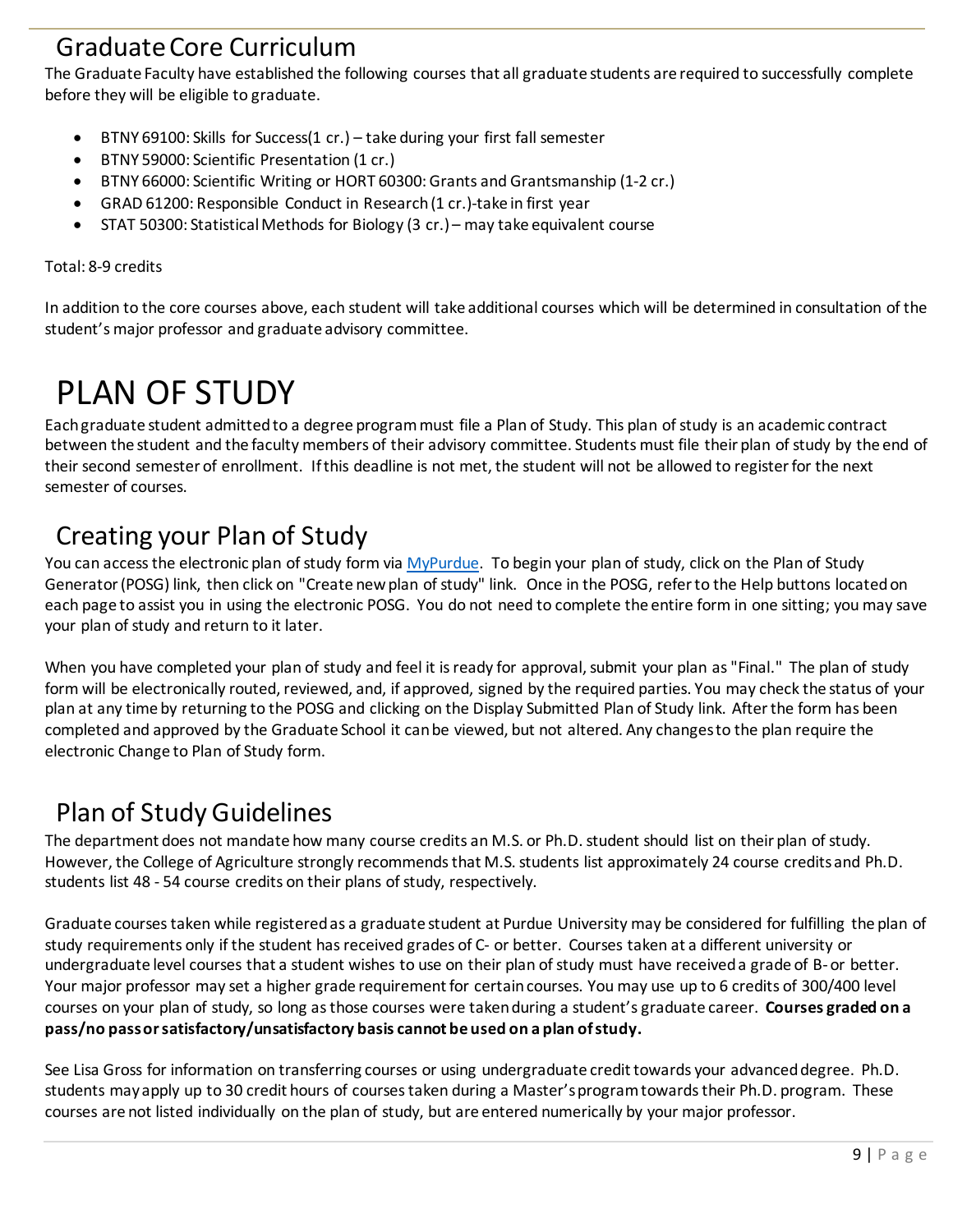## <span id="page-10-0"></span>FORMAL EXAMINATIONS

### <span id="page-10-1"></span>Final Examination for M.S. Students

For the M.S. degree, the final oral examination is a defense of the thesis, but the questioning may follow many directions. The student's advisory committee typically serves as the Master's Examining Committee. The Graduate School must be notified of a final examination at least two weeks prior to the actual examination date. For this reason, students should prepare the GS Form 8 (Request for Appointment of Examining Committee) and submit it online at least three weeks prior to the final examination date. If this deadline is not met, the Graduate School will not approve the final examination date.

#### <span id="page-10-2"></span>Preliminary Examination for Ph.D. Students

The objectives of the preliminary examination are to assess the student's knowledge of the subject area, both in general terms and as it applies to his or her research, and to stimulate the student to develop original research ideas. There are two distinct parts to the examination:

#### The Written Preliminary Examination

- 1.1. The basis of the preliminary examination is the written portion of the examination. The student's advisory committee will choose one of the following options for the written portion:
	- 1.1.1.Answer questions designed by the advisory committee and major professor to test general knowledge of the plant sciences, with emphasis on the student's particular sub-discipline of plant biology, plant pathology, or weed science. Questions will be presented to the student on a mutually agreeable date at least two weeks before the date of the oral preliminary examination. The student will submit to the major professor a written response to each question within one week (i.e. at least one week before the date of the oral preliminary examination). The examining committee for the oral preliminary examination will evaluate the written responses.
	- 1.1.2.Defend a research proposal in writing. Written proposals are not to exceed 15 double-spaced pages, excluding the title page, references, figures, and figure legends. Font size is limited to 11 pt. Arial or 12 pt. Times New Roman. Excessive length may be considered grounds for not accepting the proposal. There are two options for the topic that your committee may choose from:
		- 1.1.2.1. The topic can be your own research area, i.e. you may defend the approaches being actively pursued or planned in your own research. In this case, you should also be prepared to propose novel approaches that extend beyond the immediate plans of the research and thus reflect your own scientific creativity. A preliminary examination proposal that reflects only ideas previously conveyed by the major professor to you is unacceptable. A proposal on the student's own research will be expected to be developed with somewhat more rigor than one in an unrelated field.
		- 1.1.2.2. The topic can be in an area unrelated to your research area. In this case, you should develop an original proposal that would advance the current state of knowledge in the chosen field.

#### The Oral Preliminary Examination

- 1.2. The oral preliminary examination is a comprehensive examination administered by a committee of four that is chaired by a faculty member other than your major professor. The other members of the Examining Committee are typically the same as the advisory committee. The major professor may only attend as a non-voting, silent observer. The student and major professor are responsible for selecting another faculty member to make up the fourth member of the examining committee. At least half of the members of the Examining Committee must be from Purdue's West Lafayette campus.
- 1.3. During the oral preliminary examination, the student will be asked to respond to questions of a general and specific nature. Questions are expected to examine the student's general knowledge of the plant sciences (particularly his or her specific sub-discipline of plant biology, plant pathology, or weed science) and the specific knowledge of his or her field of research. Questions related to the responses provided in the written preliminary examination also may be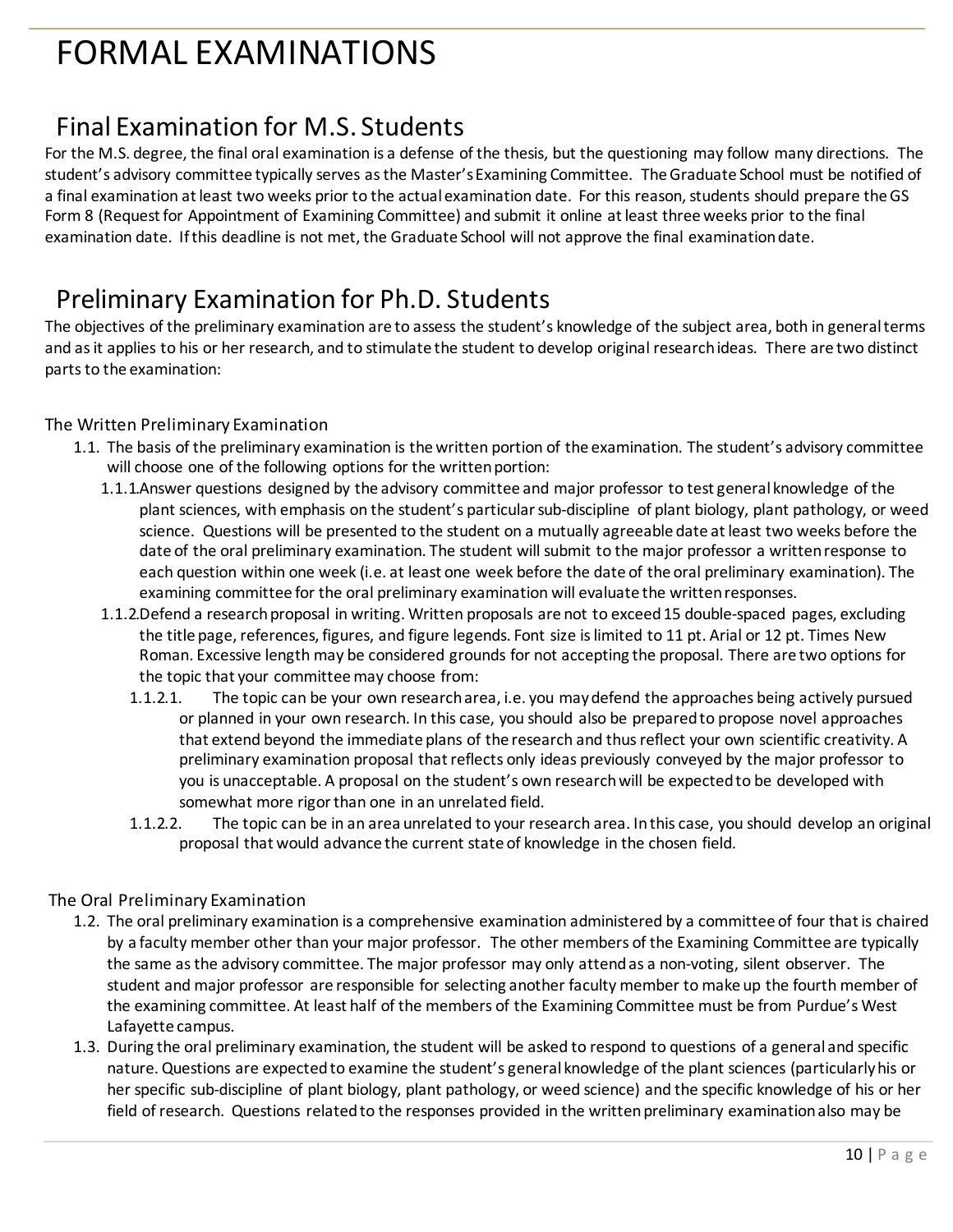asked.

1.4. The Graduate School must be notified of an oral examination at least two weeks prior to the examination date. For this reason, students should prepare the GS Form 8 (Request for Appointment of Examining Committee) and submit it online at least three weeks prior to the final examination date. If this deadline is not met, the Graduate School will not approve the final examination date.

Once the examination is complete, a Report of Preliminary Examination Form must be sent to the Graduate School (this form is provided electronically to the examining committee by the Graduate School upon receipt of the GS Form 8). The student must pass the preliminary examination at least two semesters prior to the final examination. In addition to the rules of the Graduate School, the Department of Botany and Plant Pathology requires preliminary examinations to be completed within seven semesters of the start of the doctoral program (including summer semesters). If this deadline is not met, the student will not be allowed to register for the next semester of courses.

The student is admitted to doctoral candidacy upon satisfactory completion of the preliminary examination. If the report is unfavorable, the Examining Committee may recommend that the student be permitted to request a second examination by submitting a new request GS Form 8. The student must wait at least until the following session (including summer sessions) to repeat the examination. If failed twice, a student may not be given a third examination except upon the recommendation of his or her examining committee and with the special approval of the University's Graduate Council. The Examination Committee may instead recommend that the student not be allowed to continue in the Ph.D. Program, in which case the student may be eligible to continue for the M.S. degree.

### <span id="page-11-0"></span>Final Examination for Ph.D. Students

For the Ph.D. degree, the final examination is a defense of the student's dissertation. The Examining Committee for the final examination is typically comprised of the advisory committee and chaired by the major professor. It may include invited members from the department or other departments.

The Graduate School must be notified of a final examination at least two weeks prior to the actual examination date. For this reason, students should prepare the GS Form 8 (Request for Appointment of Examining Committee) and submit it online at least three weeks prior to the final examination date. If this deadline is not met, the Graduate School will not approve the final examination date.

## <span id="page-11-1"></span>BENEFITS AND GRANTS

### <span id="page-11-2"></span>Graduate Student Benefits

Purdue University offers health insurance options for students in graduate staff appointments (i.e., assistantships) as well as for students receiving fellowships and others not employed by the University. Graduate students have the option of adding children and spouses to insurance plans. <https://www.purdue.edu/gradschool/student/families/insurance.html>

Complete details about graduate student staff benefits including eligibility guidelines, insurance, and paid leave is available in the **Graduate Student [Employment](https://www.purdue.edu/gradschool/documents/gpo/graduate-student-employment-manual.pdf) Manual**.